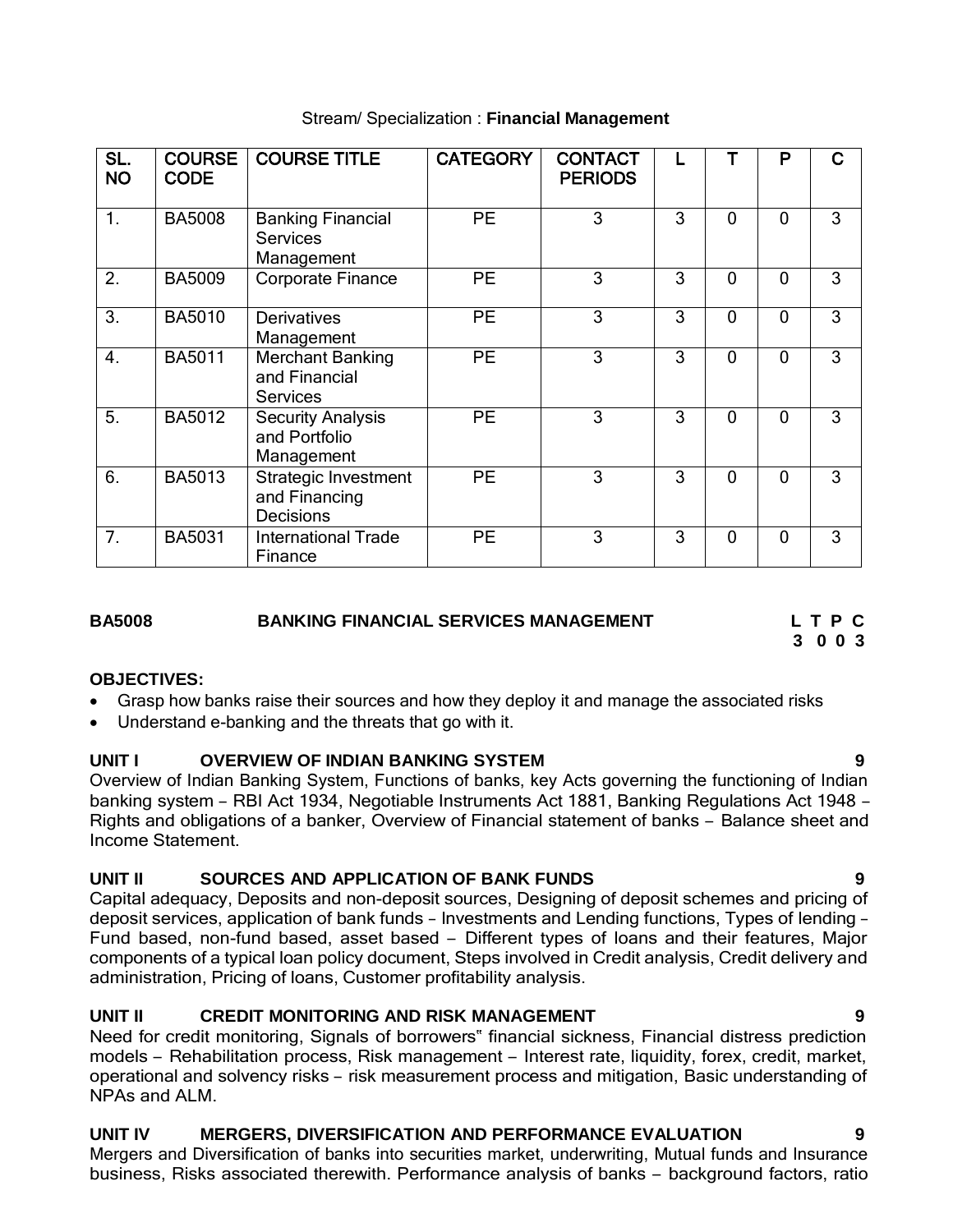Appraisal of Risky Investments - certainty equivalent of cash flows and risk adjusted discount rate risk analysis in the context of DCF methods using Probability information - nature of cash flows - Sensitivity analysis - Simulation and investment decision, Decision tree approach in investment decisions.

### **UNIT IV FINANCING DECISION 10**

Simulation and financing decision - cash inadequacy and cash insolvency - determining the probability of cash insolvency- Financing decision in the Context of option pricing model and agency costs- Interdependence of investment- financing and Dividend decisions.

### **UNIT V CORPORATE GOVERNANCE 8**

Corporate Governance - SEBI Guidelines- Corporate Disasters and Ethics-Corporate Social Responsibility- Stakeholders and Ethics- Ethics, Managers and Professionalism.

# analysis and CAMELS.

Payment system in India – Paper based, e-payments – Electronic banking – advantages – Plastic money, E-money – Forecasting of cash demand at ATMs – Security threats in e-banking and RBI"s initiatives.

**UNIT V HIGH TECH E-BANKING 9**

### **OUTCOME:**

• Price various types of loans proposed by banks to various prospective borrowers with different risk profiles and evaluate the performance of banks

### **REFERENCES :**

- 1. Padmalatha Suresh and Justin Paul, "Management of Banking and Financial Services, Pearson, Delhi, 2012.
- 2. Meera Sharma, "Management of Financial Institutions with emphasis on Bank and Risk Management", PHI Learning Pvt. Ltd., New Delhi 2010.
- 3. Peter S. Rose and Sylvia C. and Hudgins, "Bank Management and Financial Services", Tata McGraw Hill, New Delhi, 2012.
- 4. Madura, Financial Institutions & Markets, 10<sup>th</sup> edition, Cengage, 2016.

| <b>BA5009</b> | <b>CORPORATE FINANCE</b> | LTPC                                   |
|---------------|--------------------------|----------------------------------------|
|               |                          | $\begin{array}{c} \bullet \end{array}$ |

### **OBJECTIVES :**

Student will acquire

- Nuances involved in short term corporate financing
- Good ethical practices

### **UNIT I INDUSTRIAL FINANCE 9**

Indian Capital Market – Basic problem of Industrial Finance in India. Equity – Debenture financing – Guidelines from SEBI, advantages and disadvantages and cost of various sources of Finance - Finance from international sources, financing of exports – role of EXIM bank and commercial banks.– Finance for rehabilitation of sick units.

# **UNIT II SHORT TERM-WORKING CAPITAL FINANCE 6**

Estimating working capital requirements – Approach adopted by Commercial banks, Commercial paper- Public deposits and inter corporate investments.

# **UNIT III ADVANCED FINANCIAL MANAGEMENT 12**

# **3 0 0 3**

**TOTAL: 45 PERIODS**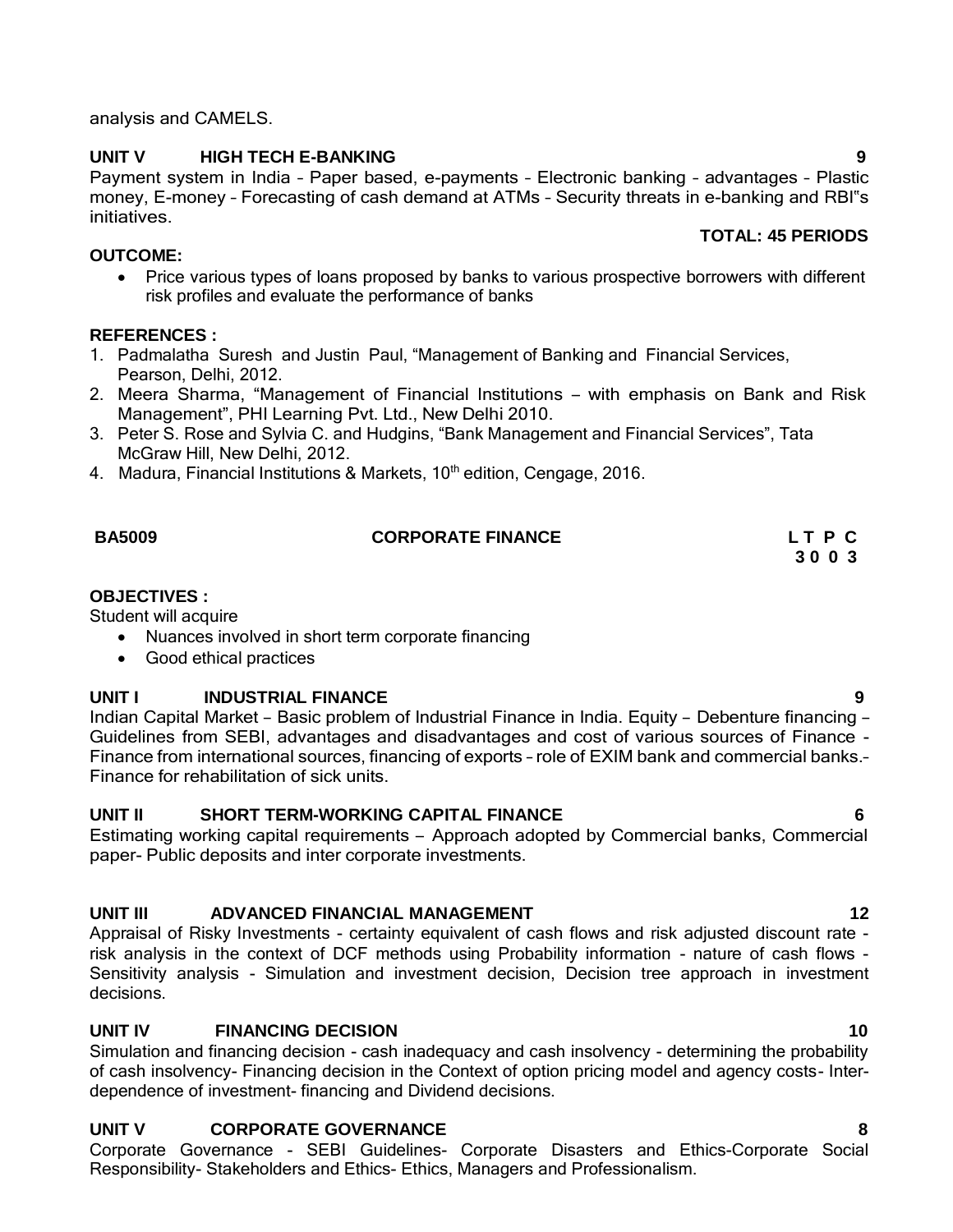# **TOTAL: 45 PERIODS**

### **OUTCOME :**

Good ethical corporate manager

# **REFERENCES :**

- 1. Richard A.Brealey, Stewat C.Myers and Mohanthy, Principles of Corporate Finance, Tata McGraw Hill, 9<sup>th</sup> Edition, 2011
- 2. I.M. Pandey, Financial Management, Vikas Publishing House Pvt., Ltd., 12<sup>th</sup> Edition, 2012.
- 3. Brigham and Ehrhardt, Corporate Finance A focused Approach, Cengage Learning, 2nd Edition, 2011.
- 4. M.Y Khan, Indian Financial System, Tata McGraw Hill, 6<sup>th</sup> Edition, 2011
- 5. Smart, Megginson, and Gitman, Corporate Finance, 2nd Edition, 2011.
- 6. Krishnamurthy and Viswanathan, Advanced Corporate Finance, PHI Learning, 2011.
- 7. Website of SEBI
- 8. Besley, Brigham, Parasuraman, Corporate Finance, Cengage Learning, 2015
- 9. Michael C.Ehrhardt, Eugene F.Brigham, Corporate Finance <sup>A</sup> focused approach, Cengage Learning, 2011.
- 10. Madura, International Corporate Finance, 10<sup>th</sup> edition, Cengage Learning, 2014.

# **BA5010 DERIVATIVES MANAGEMENT L T P C 3 0 0 3**

### **OBJECTIVE :**

 To understand the nuances involved in derivatives and to understand the basic operational mechanisms in derivatives.

### **UNIT I INTRODUCTION 9**

Derivatives – Definition – Types – Forward Contracts – Futures Contracts – Options – Swaps – Differences between Cash and Future Markets – Types of Traders – OTC and Exchange Traded Securities – Types of Settlement – Uses and Advantages of Derivatives – Risks in Derivatives.

### **UNIT II FUTURES CONTRACT 9**

Specifications of Futures Contract - Margin Requirements – Marking to Market – Hedging uses Futures – Types of Futures Contracts – Securities, Stock Index Futures, Currencies and Commodities – Delivery Options – Relationship between Future Prices, Forward Prices and Spot Prices.

### **UNIT III OPTIONS 9**

Definition – Exchange Traded Options, OTC Options – Specifications of Options – Call and Put Options – American and European Options – Intrinsic Value and Time Value of Options – Option payoff, options on Securities, Stock Indices, Currencies and Futures – Options pricing models – Differences between future and Option contracts.

### **UNIT IV SWAPS 9**

Definition of SWAP – Interest Rate SWAP – Currency SWAP – Role of Financial Intermediary – Warehousing – Valuation of Interest rate SWAPs and Currency SWAPs Bonds and FRNs – Credit Risk.

### **UNIT V DERIVATIVES IN INDIA 9**

Evolution of Derivatives Market in India – Regulations - Framework – Exchange Trading in Derivatives – Commodity Futures – Contract Terminology and Specifications for Stock Options and Index Options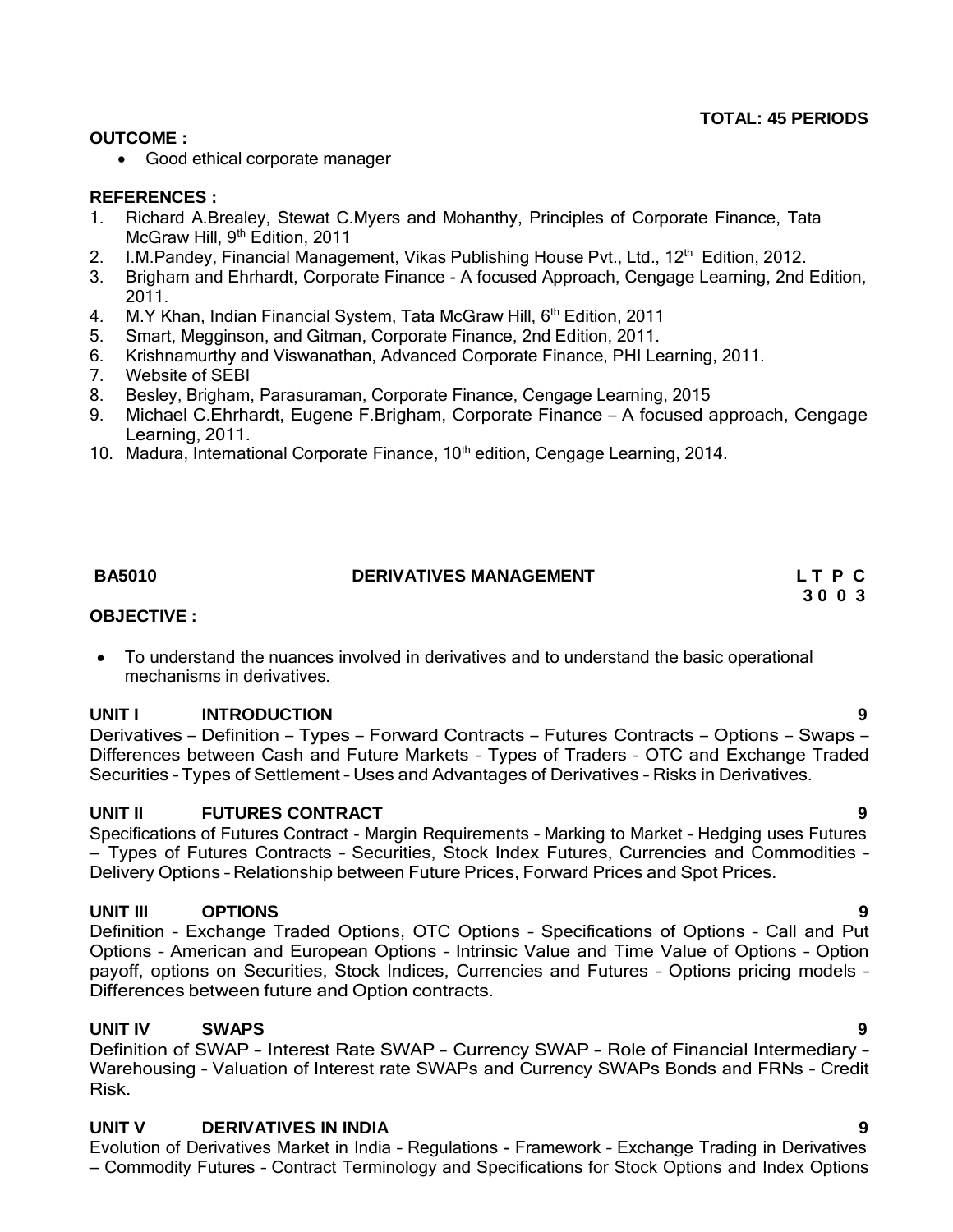**TOTAL: 45 PERIODS**

in NSE – Contract Terminology and specifications for stock futures and Index futures in NSE –

### **OUTCOME :**

 This course aims at providing an in-depth understanding of financial derivatives in terms of concepts, structure, instruments and trading strategies for profit and risk management.

# **REFERENCES :**

- 1. David Dubofsky 'Option and Financial Futures Valuation and Uses, McGraw Hill International Edition.
- 2. Don M. Chance, Robert Brooks, An Introduction to Derivatives and Risk Management, 9<sup>th</sup> edition, Cengage, 2015.
- 3. John. C. Hull, Options, Futures and Other Derivative Securities', PHI Learning, 9th Edition, 2012
- 4. Keith Redhead, 'Financial Derivatives An Introduction to Futures, Forwards, Options and SWAPs',– PHI Learning, 2011.
- 5. S. L. Gupta, Financial Derivatives- Theory, Concepts and Practice, Prentice Hall of India, 2011.
- 6. Stulz, Risk Management and Derivatives, Cengage, 2nd Edition, 2011.

Contract Terminology and Specifications for Interest Rate Derivatives.

- 7. Varma, Derivatives and Risk Management, 2<sup>nd</sup> Edition, 2011.
- 8. Website of NSE, BSE.

### <span id="page-3-0"></span>**BA5011 MERCHANT BANKING AND FINANCIAL SERVICES L T P C 3 0 0 3**

# **OBJECTIVES :**

To enable student

- Understand the modes of issuing securities
- Acquire financial evaluation technique of leasing and hire purchase

# **UNIT I MERCHANT BANKING 5**

Introduction – An Over view of Indian Financial System – Merchant Banking in India – Recent Developments and Challenges ahead – merchant banking services offered by banks – NBFC'S offering merchant banking – Banking system – types of banks – payment banking -Legal and Regulatory Framework – Relevant Provisions of Companies Act- SERA- SEBI guidelines- FEMA, etc. - Relation with Stock Exchanges and OTCEI.

# **UNIT II ISSUE MANAGEMENT 12**

Role of Merchant Banker in Appraisal of Projects, Designing Capital Structure and Instruments – Issue Pricing – Book Building – Preparation of Prospectus Selection of Bankers, Advertising Consultants, etc. - Role of Registrars –Bankers to the Issue, Underwriters, and Brokers. – Offer for Sale – Green Shoe Option – E-IPO, Private Placement – Bought out Deals – Placement with FIs, MFs, FIIs, etc. Off - Shore Issues. – Issue Marketing – Advertising Strategies – NRI Marketing – Post Issue Activities.

# **UNIT III OTHER FEE BASED SERVICES 10**

Mergers and Acquisitions – Portfolio Management Services – Credit Syndication – Credit Rating – Mutual Funds - Business Valuation.

# **UNIT IV FUND BASED FINANCIAL SERVICES 10**

Leasing and Hire Purchasing – Basics of Leasing and Hire purchasing – Financial Evaluation.

# **UNIT V OTHER FUND BASED FINANCIAL SERVICES 8**

Consumer Credit – Credit Cards – Real Estate Financing – Bills Discounting – factoring and Forfeiting – Venture Capital - venture debt funds – start up financing.

### **TOTAL: 45 PERIODS**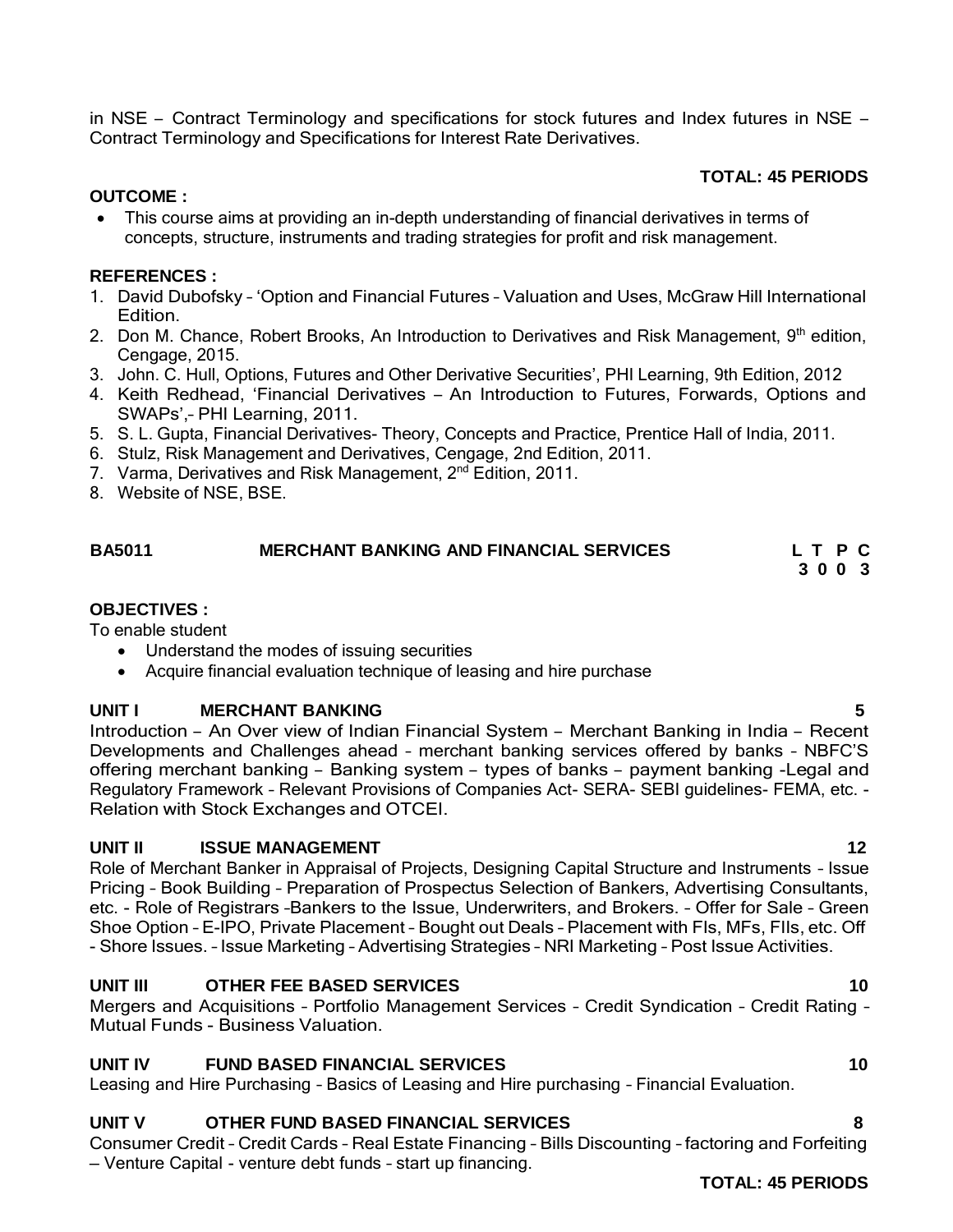### **OUTCOME**

• Good knowledge on merchant banking activities

### **REFERENCES :**

- 1. M.Y.Khan, Financial Services, Tata McGraw-Hill, 12<sup>th</sup> Edition, 2012
- 2. Nalini Prava Tripathy, Financial Services, PHI Learning, 2011.
- 3. Machiraju, Indian Financial System, Vikas Publishing House, 2nd Edition, 2010.
- 4. J.C.Verma, A Manual of Merchant Banking, Bharath Publishing House, New Delhi,
- 5. Varshney P.N. & Mittal D.K., Indian Financial System, Sultan Chand & Sons, New Delhi.
- 6. Sasidharan, Financial Services and System, Tata Mcgraw Hill, New Delhi, 2nd Edition, 2011.
- 7. Website of SEBI
- 8. Madura, Financial Institutions & Markets, 10<sup>th</sup> edition, Cengage, 2016.

# **BA5012 SECURITY ANALYSIS AND PORTFOLIO MANAGEMENT L T P C**

### **3 0 0 3**

# **OBJECTIVES :**

Enables student to

- Understand the nuances of stock market operations.
- Understand the techniques involved in deciding upon purchase or sale of securities.

### **UNIT I INVESTMENT SETTING 8**

Financial and economic meaning of Investment – Characteristics and objectives of Investment – Types of Investment – Investment alternatives – Choice and Evaluation – Risk and return concepts.

### **UNIT II SECURITIES MARKETS 10**

Financial Market - Segments – Types - - Participants in financial Market – Regulatory Environment, Primary Market – Methods of floating new issues, Book building – Role of primary market – Regulation of primary market, Stock exchanges in India – BSE, OTCEI , NSE, ISE, and Regulations of stock exchanges – Trading system in stock exchanges –SEBI.

### **UNIT III FUNDAMENTAL ANALYSIS 9**

Economic Analysis – Economic forecasting and stock Investment Decisions – Forecasting techniques. Industry Analysis : Industry classification, Industry life cycle – Company Analysis Measuring Earnings – Forecasting Earnings – Applied Valuation Techniques – Graham and Dodds investor ratios.

### **UNIT IV TECHNICAL ANALYSIS 9**

Fundamental Analysis Vs Technical Analysis – Charting methods – Market Indicators. Trend – Trend reversals – Patterns - Moving Average – Exponential moving Average – Oscillators – Market Indicators – Efficient Market theory.

### **UNIT V PORTFOLIO MANAGEMENT 9**

Portfolio analysis – Portfolio Selection –Capital Asset Pricing model – Portfolio Revision Portfolio Evaluation – Mutual Funds.

# **TOTAL: 45 PERIODS**

• Become a good investment analyst

### **REFERENCES :**

**OUTCOME**

1. Donald E.Fischer & Ronald J.Jordan, Security Analysis & Portfolio Management, PHI Learning., New Delhi, 8<sup>th</sup> edition, 2011.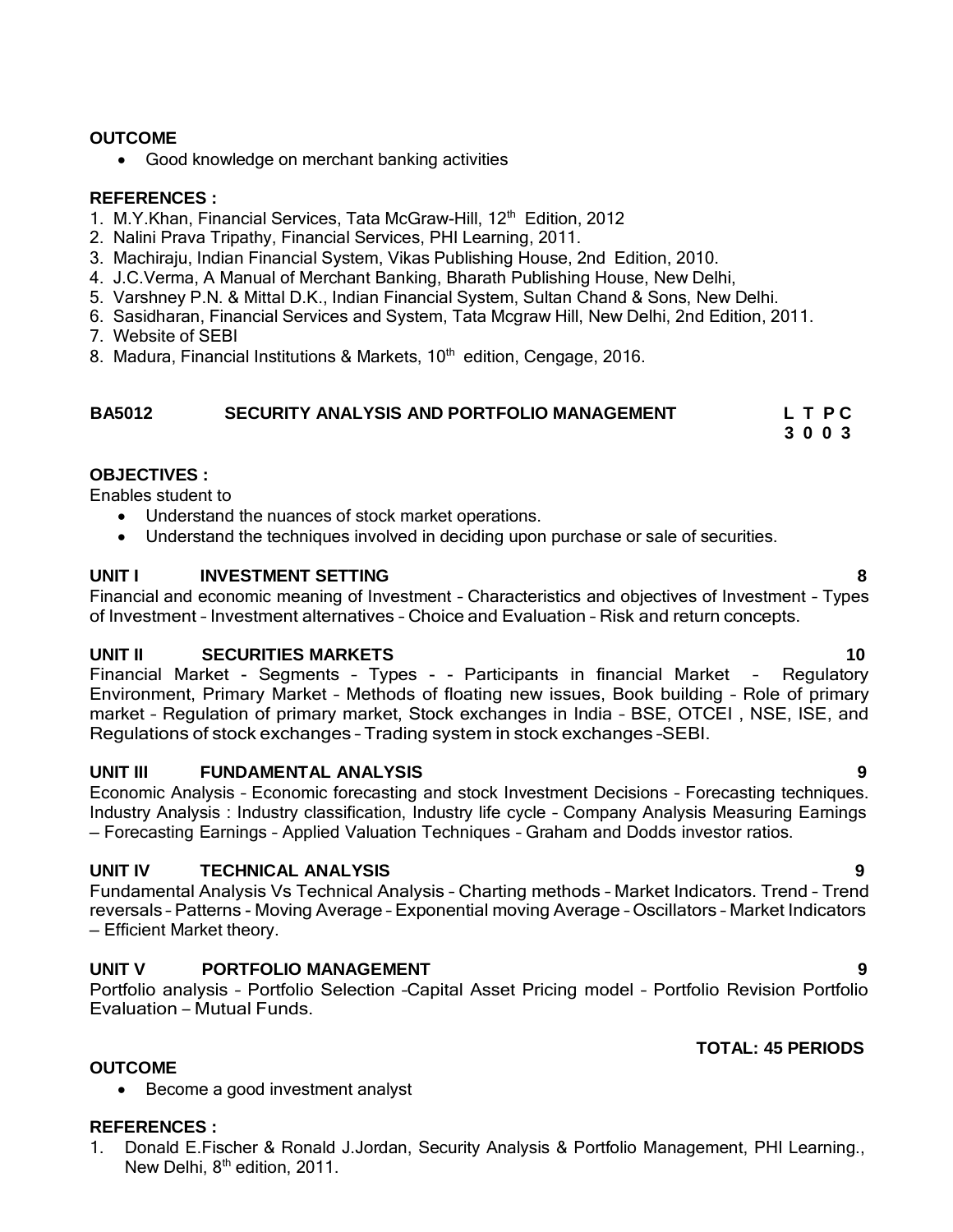- 2. Prasannachandra, Investment analysis and Portfolio Management, Tata McGraw Hill, 2011.
- 3. Reilly & Brown, Investment Analysis and Portfolio Management, Cengage, 10<sup>th</sup> edition, 2016.
- 4. S. Kevin , Securities Analysis and Portfolio Management , PHI Learning , 2012.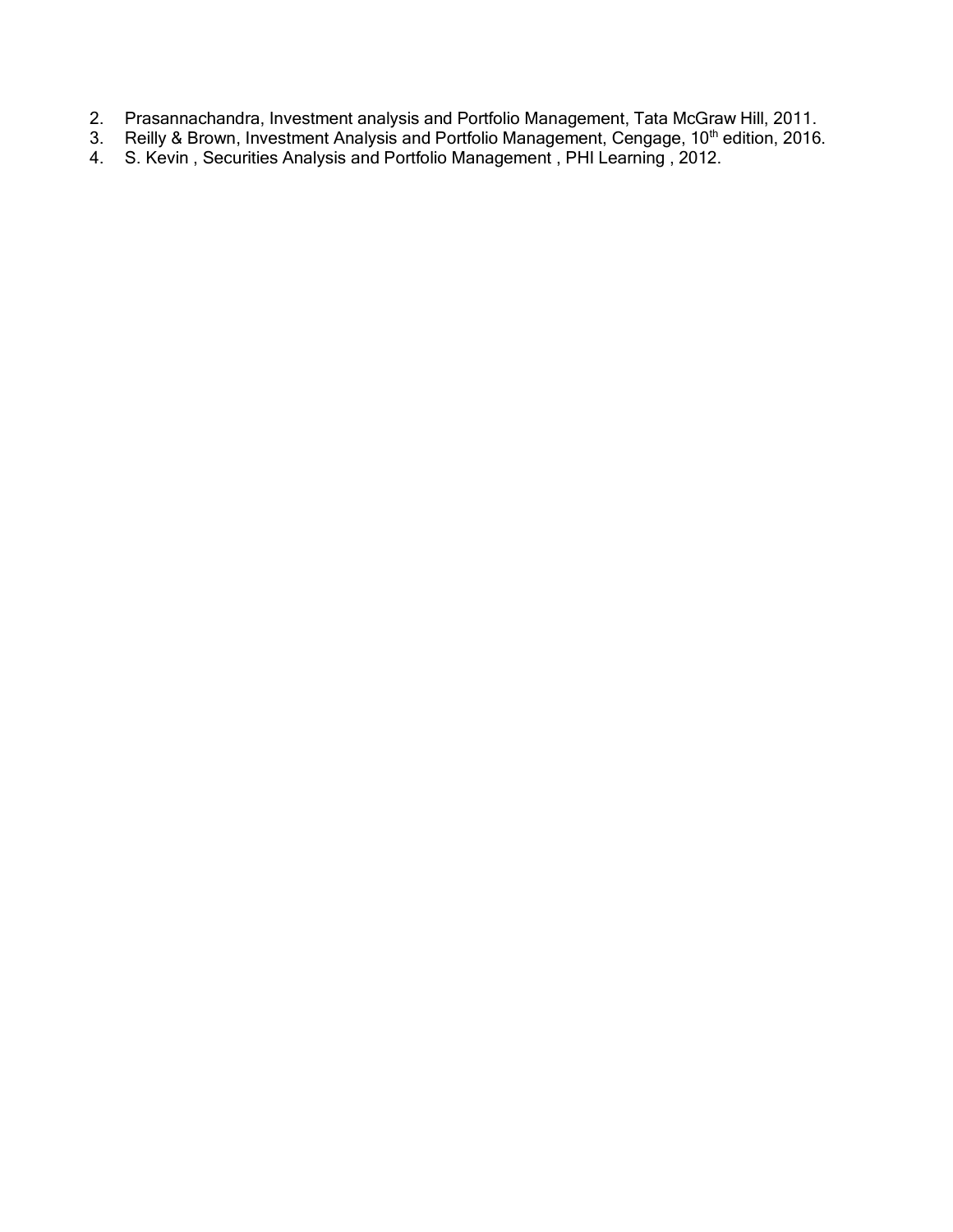### **BA5013 STRATEGIC INVESTMENT AND FINANCING DECISIONS L T P C**

### **OBJECTIVE :**

 Enable students to acquire techniques of evaluating strategic investment decisions understand the causes of prediction modes of financial distress.

### **UNIT I INVESTMENT DECISIONS 9**

Project Investment Management Vs Project Management – Introduction to profitable projects – evaluation of Investment opportunities – Investment decisions under conditions of uncertainty – Risk analysis in Investment decision – Types of investments and disinvestments.

### **UNIT II CRITICAL ANALYSIS OF APPRAISAL TECHNIQUES 10**

Significance of Information and data bank in project selections – Investment decisions under capital constraints – capital rationing, Portfolio – Portfolio risk and diversified projects.

### **UNIT III STRATEGIC ANALYSIS OF SELECTED INVESTMENT DECISIONS 10**

Lease financing – Lease Vs Buy decision – Hire Purchase and installment decision – Hire Purchase Vs Lease Decision – Mergers and acquisition – Cash Vs Equity for mergers.

### **UNIT IV FINANCING DECISIONS 8**

Capital Structure – Capital structure theories – Capital structure Planning in Practice.

### **UNIT V FINANCIAL DISTRESS 8**

Consequences, Issues, Bankruptcy, Settlements, reorganization and Liquidation in bankruptcy.

### **TOTAL: 45 PERIODS**

**3 0 0 3**

### **OUTCOME :**

 Possess good knowledge in techniques for making strategic investment decision and tackling financial distress

### **REFERENCES:**

- 1. Prasanna Chandra, Financial Management, Tata McGraw Hill, 9th Edition, 2012.
- 2. Prasanna Chandra, Projects : Planning, Analysis, Financing Implementation and Review, TMH, New Delhi, 2011.
- 3. Bodie, Kane, Marcus: Investment, Tata McGraw Hill, New Delhi, 2010.
- 4. Brigham E. F & Houston J.F. Financial Management, Thomson Publications, 9 th edition, 2010.
- 5. M. Pandey, Financial Management, Vikas Publishing House, 10th edition, 2010.
- 6. M. Y. Khan and P. K. Jain, Financial Management Text and Problems, Tata McGraw Hill Publishing Co, 2011.
- 7. Website of IDBI Related to Project Finance.

### **BA5031 INTERNATIONAL TRADE FINANCE L T P C**

**3 0 0 3**

### **OBJECTIVES :**

To enable student

- Understand export import finance and forex management
- Understand the documentation involved in international trade